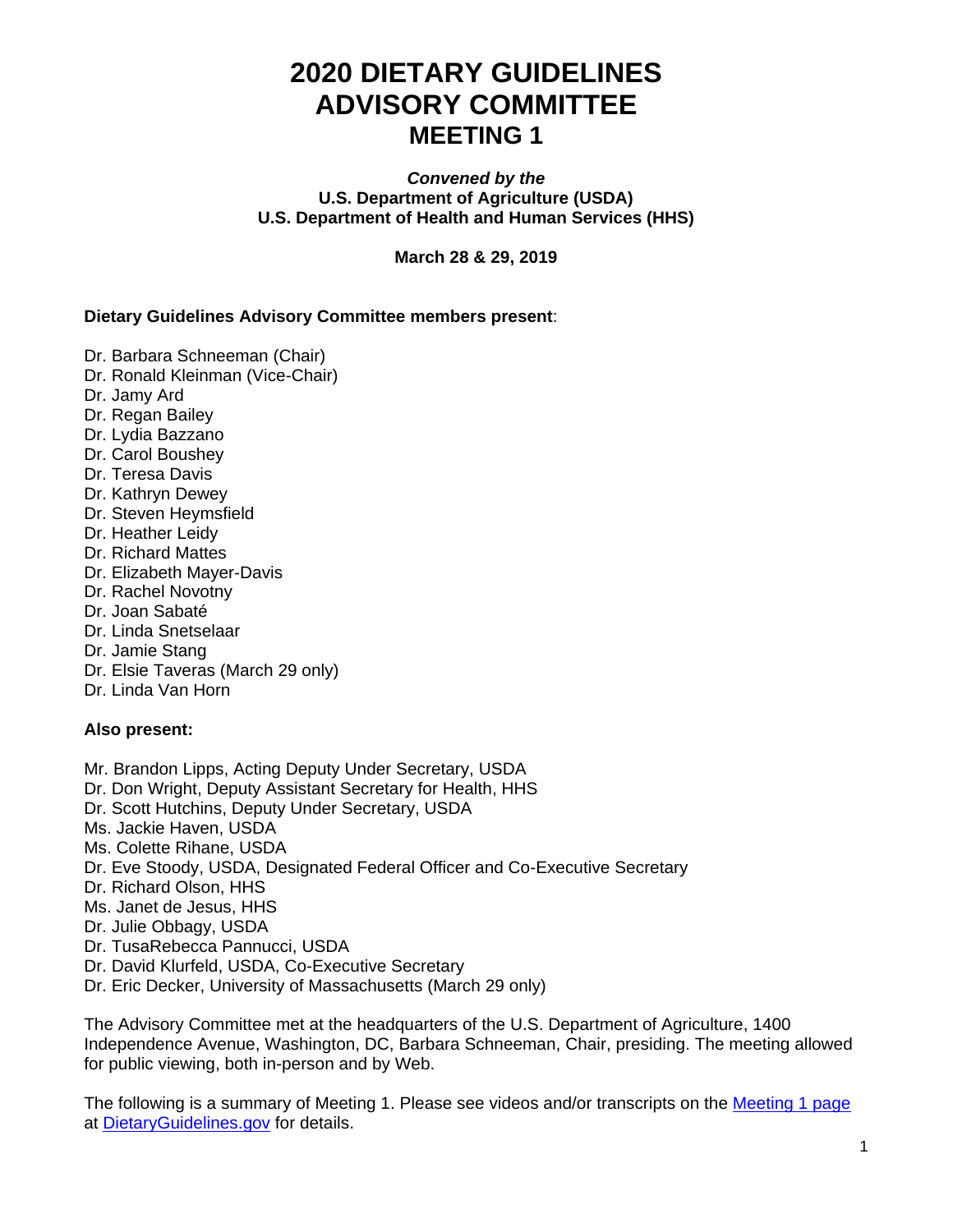## **WELCOME AND OVERVIEW**

Day 1 of the 2020 Dietary Guidelines Advisory Committee ("Committee"), Meeting 1, was convened at 9:00am on Thursday, March 28, 2019, at the Jefferson Auditorium, USDA South Building, Washington, DC. Dr. Eve Stoody, Co-Executive Secretary and Designated Federal Officer of the 2020 Dietary Guidelines Advisory Committee and a Lead Nutritionist in the USDA Center for Nutrition Policy and Promotion, introduced herself, welcomed everyone to the meeting, and noted that 17 of the 20 Committee members were present for the day's meeting. Drs. Donovan and Naimi were unable to attend, and Dr. Taveras would be attending only on Day 2 (March 29). She said that they would view remotely, as possible.

Dr. Stoody reviewed the *Dietary Guidelines for Americans* mandate, which is to reflect the preponderance of scientific evidence and that they be reevaluated and republished jointly by USDA and HHS at least every five years. She added that the overarching goal is to provide credible, sciencebased advice to citizens of all ages and that Americans are currently very far behind in meeting the recommended Dietary Guidelines – though intake tends to be closer to recommendations among the youngest and oldest population segments.

## **OPENING REMARKS AND SWEARING-IN OF THE COMMITTEE**

Brandon Lipps, JD, Acting Deputy Under Secretary of the USDA Food, Nutrition, and Consumer Services (FNCS), provided opening remarks and welcomed the Committee and the audience on behalf of Secretary of Agriculture Sonny Perdue. He noted that over 1,000 members of the public were registered to attend the meeting, either in-person or via webcast.

Mr. Lipps emphasized that for the first time, the 2020-2025 edition of the *Dietary Guidelines for Americans* will cover the entire human lifespan, from birth through adulthood. He reiterated the necessity of transparency and of supporting the process through science, distinguishing established science from more speculative, evolving research. Mr. Lipps encouraged the submittal of public comments throughout the process and added that the public will have an opportunity at two of the five Committee meetings to make oral comments directly to the Committee.

Mr. Lipps then administered the oath of office to all Committee members present.

Dr. Don Wright, HHS Deputy Assistant Secretary for Health and Director of the HHS Office of Disease Prevention and Health Promotion, highlighted that health promotion and disease prevention is one of HHS' top priorities and how the Dietary Guidelines is a critical component of this goal. These guidelines, he added, are used in grant programs and educational materials, in food assistance programs such as those associated with the Older Americans Act, the *Healthy People Initiative*, in nutrition monitoring and research, and in the regulatory process as it relates to food fortification and labeling. Dr. Wright emphasized the importance of proper nutrition during the early stages of life to support healthy growth and development during childhood and to promote health and prevent chronic disease throughout adulthood.

Dr. Scott Hutchins, Deputy Under Secretary of the USDA Research, Education, and Economics (REE), emphasized REE's focus on producing data-based and science-driven research. Dr. Hutchins noted that convening the Committee to help USDA and HHS develop the *2020-2025 Dietary Guidelines for Americans* represents the significant potential of guiding dietary choices with the best science available.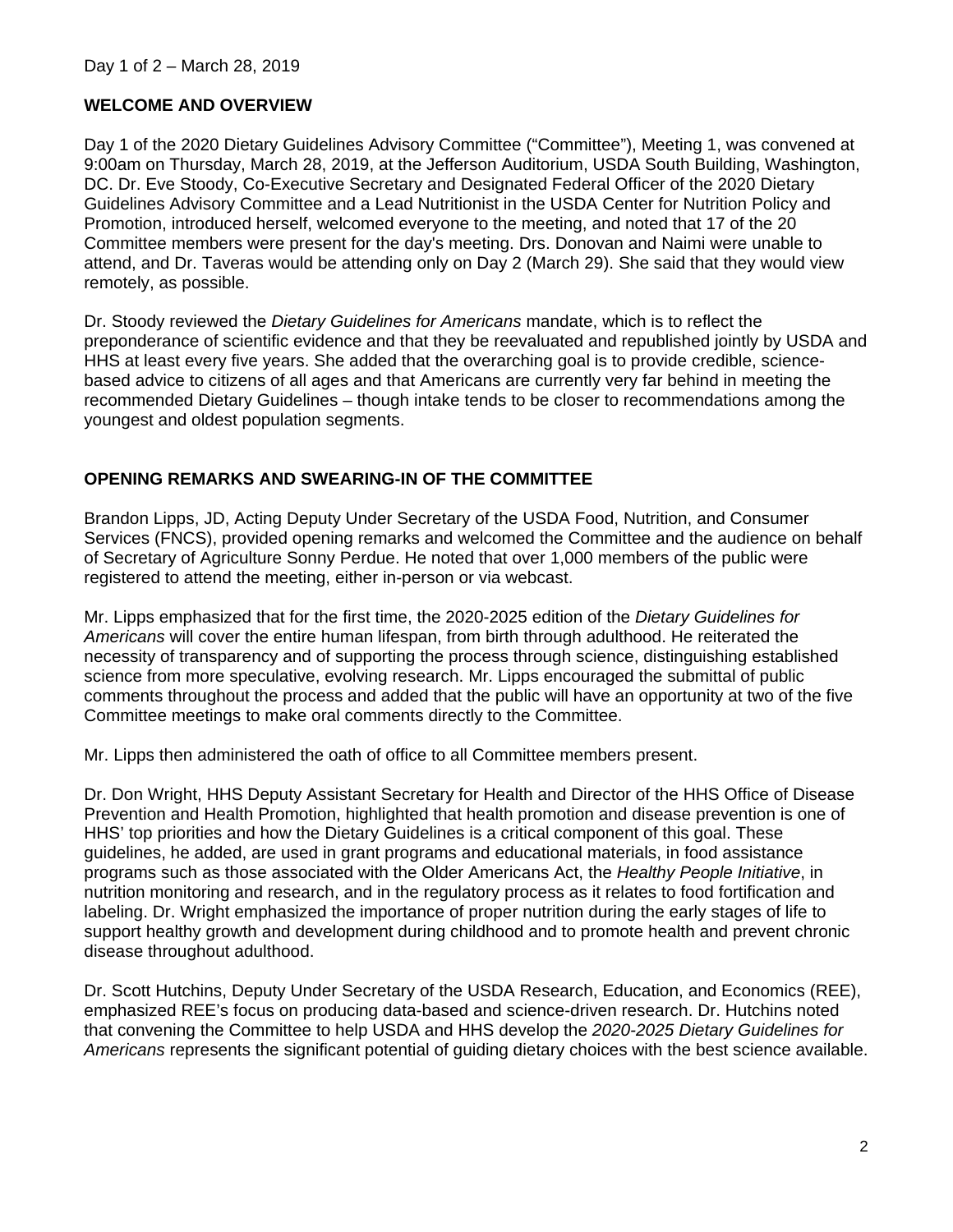## **COMMITTEE CHARTER, OPERATIONS, AND TIMELINE**

Dr. Eve Stoody led the Committee in a discussion of its charter, operations, and projected timeline of activities. The Federal Advisory Committee Act (FACA) dictates that a charter must be established before the Committee can meet or take any action. A charter was filed with Congress on October 5, 2018, and describes the Committee's objectives, scope, and general operations. The Committee is time-limited and will terminate either two years after the date the charter was filed or after the submission of its report to the Secretaries, whichever comes first. The Committee will: (1) examine the evidence on specific topics and scientific questions identified by the Departments; (2) develop a report that outlines its science-based review and recommendations to the Department, with a scientific justification for the recommendations; and (3) submit that report to the Secretaries of USDA and HHS for consideration as they develop the next edition of the guidelines.

The Departments requested that the Committee submit its report by May 2020 so that USDA and HHS would have adequate time to write the *Dietary Guidelines for Americans* and publish it by December 2020. The Committee will hold approximately five public meetings: four in Washington, DC, and one in Houston, TX. The July 2019 (Meeting 2) and January 2020 (Meeting 4) meetings will also feature oral public comment sessions. All meetings will be open to the public both in-person and via webcast.

The questions that the Departments have identified for the Committee to investigate have been informed by public comment as well as federal input. These questions concern patterns of what we eat and drink as a whole, on average, and over time across the lifespan. The questions address dietary patterns, beverages, added sugars, dietary fats, seafood, and frequency of eating. They include a new addition to focus on: children from birth to 24 months, pregnant women and lactating mothers. The Committee will describe the current state of nutrition science and build upon the previous edition of the guidelines utilizing science-based recommendations that will ultimately provide justification for changes to the Guidelines.

## **CHAIR AND VICE-CHAIR REMARKS**

Dr. Barbara Schneeman (Chair) encouraged members to focus on reviewing the current science and to utilize other Committee members as well as USDA and HHS staff in achieving that purpose. She also asked members to ensure that they abide by the FACA's legal framework as this was integral to the credibility of their project. Subcommittees will be used to progress the work between meetings.

Dr. Ronald Kleinman (Vice-Chair) praised the decision to expand the guidelines to include nutritional information for infants under age two and for pregnant and breastfeeding women, because of the critical role that nutrition and other environmental factors in the first 1,000 days of a child's life play in development and disease prevention.

## **RESPONDING TO THE NATIONAL ACADEMIES OF SCIENCES, ENGINEERING, AND MEDICINE STUDY ON THE PROCESS TO ESTABLISH THE DIETARY GUIDELINES FOR AMERICANS**

In 2016, Congress directed a comprehensive study of the process used to update the *Dietary Guidelines*. USDA commissioned the National Academies of Sciences, Engineering, and Medicine's Health and Medicine Division (HMD) to undertake the study. HMD convened a 14-member committee, which included three current Dietary Guidelines Advisory Committee members (Drs. Schneeman, Ard, and Boushey) to conduct this 18-month study. The study resulted in two reports.

The first report, released in February 2017, was on optimizing the process for establishing the guidelines and focused primarily on the Dietary Guidelines Advisory Committee. The second, released in September 2017, focused on the remaining aspects of the process. The reports focused on five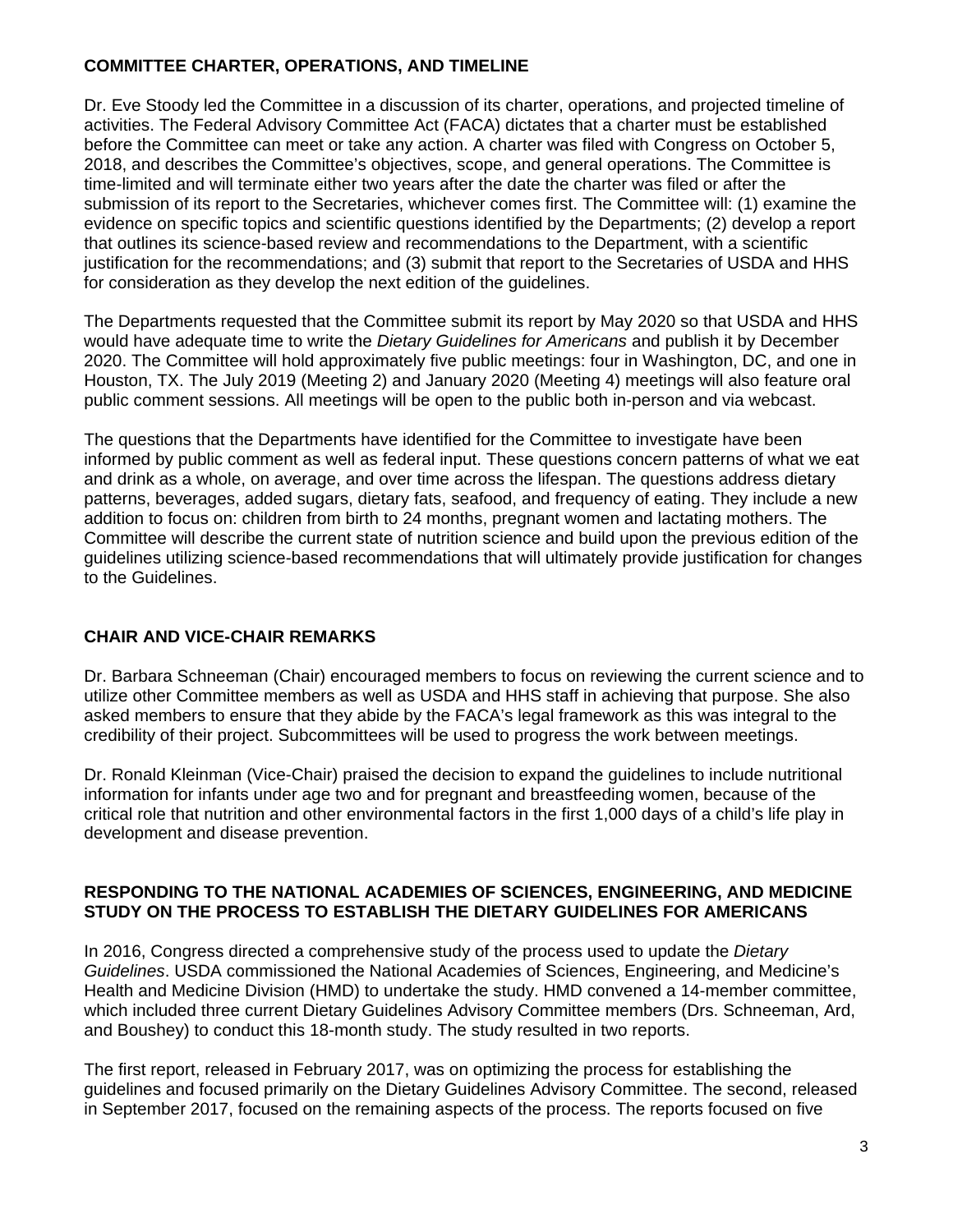values aimed at improving the integrity of the process and developing credible and trustworthy guidelines. These were: (1) enhancing transparency; (2) promoting diversity of expertise and experience; (3) supporting a deliberative process; (4) managing biases and conflicts of interest; and (5) adopting state-of-the-art processes and methods. USDA and HHS support these values and have affirmed a commitment to addressing these goals.

Dr. Stoody walked through the specific recommendations of the reports and detailed the Departments' responses. Fact sheets with information related to the recommendations are available at [DietaryGuidelines.gov](https://www.dietaryguidelines.gov/) under the "Resources" section. Dr. Stoody also informed the Committee that HHS and USDA are currently preparing a report for Congress with its responses to these recommendations, to be submitted later in 2019. A Committee discussion then followed.

# **APPROACHES FOR EXAMINING THE EVIDENCE**

Ms. Colette Rihane, USDA Center for Nutrition Policy and Promotion, presented approaches that will be used by Committee members for examining the scientific evidence: (1) Nutrition Evidence Systematic Reviews (NESR); (2) food pattern modeling; and (3) data analysis. NESR systematic reviews will support the Committee's work and will be conducted by the NESR team at UDSA's CNPP. The reviews will be one of two types. For new, original systematic reviews, the Committee will search for, evaluate, synthesize, and culminate relevant peer-reviewed studies. The Committee will also be able to utilize existing systematic reviews, previously conducted by the NESR team. The second approach, food pattern modeling, will use analyses that are performed using national datasets as well as findings from systematic reviews that reveal ways in which changing the *Dietary Guidelines for Americans* may impact meeting nutrient needs. The third approach, data analyses, will use current national datasets to help Committee members understand the current health and dietary intakes of Americans. Each approach functions as a unique tool for the Committee to use in accomplishing its mandate. Some questions may require a systematic review while others may be illuminated by food pattern modeling. The best approach to each question will be dictated by the nature of the question and the type of information needed to answer that question.

## **NUTRITION EVIDENCE SYSTEMATIC REVIEW**

Dr. Julie Obbagy, USDA Center for Nutrition Policy and Promotion, expanded on NESR systematic reviews and emphasized that NESR will conduct its reviews with the Committee in a collaborative manner. NESR staff members are scientists with systematic review experience and will be handling all aspects of planning, facilitating, conducting, and documenting the work necessary to complete the Committee's systematic reviews in accordance with NESR's methodology. Dr. Obbagy expressed that NESR supports the following values: (1) enhance transparency; (2) promote diversity of expertise and experience; (3) support a deliberative process; (4) manage biases and conflicts of interest; and (5) adopt state-of-the-art processes and methods. Dr. Obbagy then provided an overview of NESR's methodology for conducting systematic reviews, and processes for using and/or updating existing NESR systematic reviews. Dr. Obbagy closed by mentioning that the NESR recently launched a new website [\(NESR.usda.gov\)](https://nesr.usda.gov/) which currently contains information about the NESR methodology and the complete documentation of every systematic review conducted under the previous name (Nutrition Evidence Library). A Committee discussion then followed.

## **IMPLEMENTING PEER-REVIEW OF 2020 DIETARY GUIDELINES ADVISORY COMMITTEE SYSTEMATIC REVIEWS**

Dr. David Klurfeld, Co-Executive Secretary of the 2020 Dietary Guidelines Advisory Committee and National Program Leader of the Human Nutrition Program in the USDA Agricultural Research Service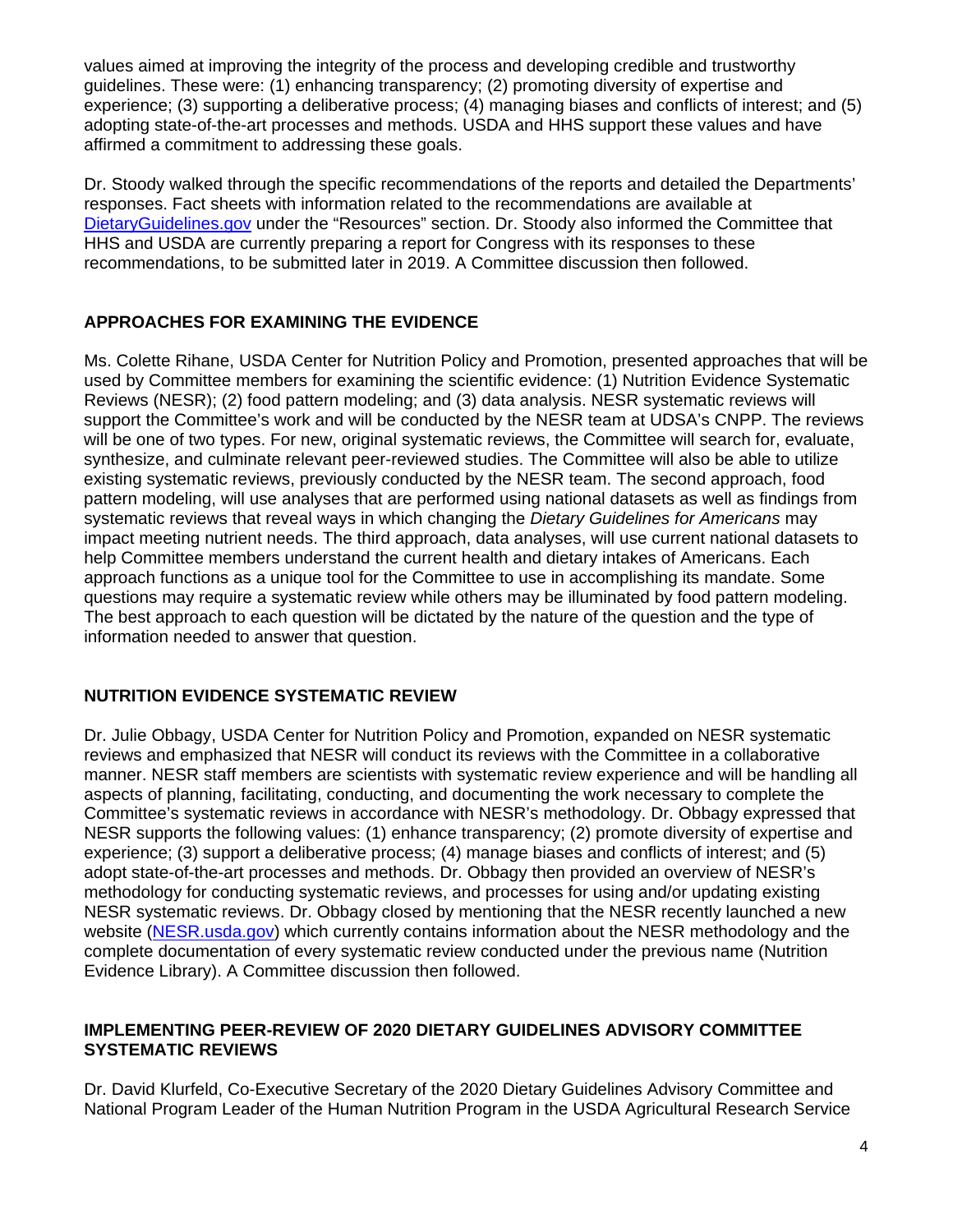(ARS) reported that ARS will rely on both its own staff and the staff of other federal agencies, including the Economic Research Service, NIH, CDC, and FDA, to conduct peer-review of the NESR systematic review questions – of which there are approximately 62 questions. Birth to 24 months has more than 20 questions, dietary patterns has 17 questions, beverage consumption has 10 questions, and the categories for added sugars, amount of dietary fats, seafood, and frequency of eating each have smaller numbers of questions. The process should be analogous to academic review of a manuscript submitted for publication.

# **DATA ANALYSIS**

Dr. TusaRebecca Pannucci, Lead Nutritionist, Nutrition and Economic Analysis, USDA's CNPP, discussed the two other approaches to the evidence which complemented Dr. Obbagy's earlier approach. For the Committee's purposes, data analysis is a collection of analyses from nationally representative, federal data sources that will provide insights into eating habits and diet-related chronic disease rates in the United States. These analyses are specifically representative of the US population at each life stage. There are several sources for this federal data. The bulk of it will come from NHANES, with the dietary data coming from *What We Eat in America* and supported by the USDA's Food and Nutrient Database for Dietary Studies (FNDDS) and its Food Pattern Equivalents Database (FPED). Other data sources include the National Health Interview Survey (NHIS) and the Surveillance, Epidemiology, and End Results (SEER) data. A Committee discussion then followed.

## **FOOD PATTERN MODELING**

Dr. TusaRebecca Pannucci segued into the next presentation on food pattern modeling – the third tool along with NESR systematic reviews and data analysis to enable the Committee to answer questions or address topics from different, complementary angles. Dr. Pannucci covered an overview of USDA Food Patterns as well as the food pattern modeling process. Food pattern modeling is an analysis approach used to understand how changes in food group intakes might impact meeting the nutritional needs of Americans. Food patterns will assist the Committee in articulating how proposed changes might impact food group recommendations and nutrient adequacy across the life-span. Dr. Pannucci enumerated six of the questions that food pattern modeling may impact. A Committee discussion then followed.

## **OPPORTUNITIES FOR PUBLIC ENGAGEMENT**

Dr. Eve Stoody, summarized the multiple opportunities for public engagement during the 2020 Dietary Guidelines Advisory Committee process. Prior to the commencement of this Committee, there were two key opportunities for public input: the establishment of the topics and questions, which were derived with input from over 12,000 comments, and the Committee nomination process, which were received from the public during the fall of 2018. There will be approximately five public meetings, of which the second and fourth will feature oral comments from the public to the Committee. Finally, throughout the entire 2020 Dietary Guidelines Advisory Committee's process, the public will have the opportunity to provide the Committee with written comments. Federal staff will support the Committee by grouping and summarizing public comments by topic area. Original comments are available for the public to review at Regulations.gov. Dr. Stoody closed by referring to the DietaryGuidelines.gov website as the resource for the public to register for meetings, view materials from prior meetings, find links to submit and view comments on Regulations.gov, view progress on scientific questions, read monthly subcommittee updates, and answer frequently asked questions. The website has a useful link to sign up to receive regular email updates.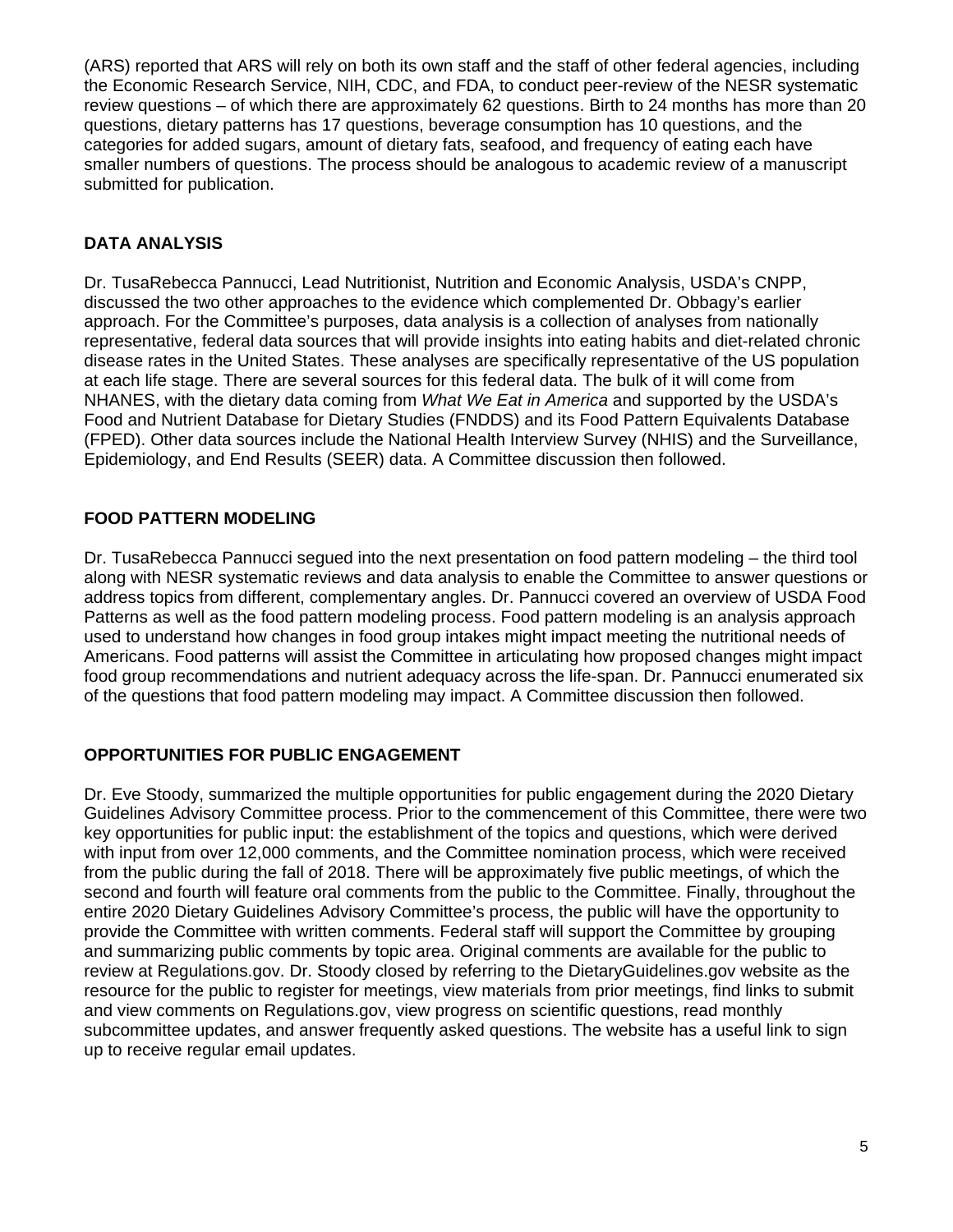## **DISCUSSION**

Dr. Barbara Schneeman (Chair) opened the floor to the Committee members for general comments and questions. The Committee discussed both administrative issues related to their responsibilities as well as some of the day's presentations.

## **ADJOURNMENT**

Dr. Eve Stoody adjourned the day's meeting at 3:35pm.

Day 2 of 2 – March 29, 2019

#### **WELCOME AND OVERVIEW**

Day 2 of the 2020 Dietary Guidelines Advisory Committee ("Committee"), Meeting 1, was convened at 8:30am on Friday, March 29, 2019, at the Jefferson Auditorium, USDA South Building, Washington, DC. Dr. Eve Stoody, Co-Executive Secretary and Designated Federal Officer of the 2020 Dietary Guidelines Advisory Committee and a Lead Nutritionist in the USDA CNPP, introduced herself, welcomed everyone to the meeting, and noted that 18 of the 20 Committee members were present for the day's meeting. Drs. Donovan and Naimi were unable to attend. She said that they would view remotely, as possible.

## **TOPICS AND SCIENTIFIC QUESTIONS TO BE EXAMINED BY THE COMMITTEE**

Ms. Janet de Jesus, Nutrition Advisor, HHS Office of Disease Prevention and Health Promotion (ODPHP), explained that the topic and question process implemented for this Committee is a new step the Departments have taken for several reasons, including to increase transparency. Topics and questions initially developed by federal nutritionists and scientists across the federal government based on the needs of federal nutrition programs and initiatives were posted online for public comment and then refined according to federal agency input on four main criterion: relevance, importance, potential federal impact, and avoiding duplication.

The process, the initial lists, the final lists, and the Committee's progresses are all available at DietaryGuidelines.gov. The next step will be for the Committee to work with the NESR team and the food pattern and data analysis team to refine the protocols for each question. The Committee will be given a draft protocol and it will be the members' task to ensure that it contains the correct exclusion criteria, outcomes, etc. A Committee discussion then followed.

## **THE STATE OF THE AMERICAN DIET**

Dr. TusaRebecca E. Pannucci, Lead Nutritionist: Nutrition and Economic Analysis, USDA CNPP, described for the Committee a selection of analyses that describe Americans' current dietary intakes using the *2015-2020 Dietary Guidelines* as a baseline. Her presentation encompassed the methods of data analysis used in the process, the tiers of dietary intake data, and where Americans are overall in terms of diet quality using the Healthy Eating Index (HEI). Dr. Pannucci then discussed data based on food group intakes, distribution of food group intakes, and food category sources of calories and food groups. On average, Americans are not following the Dietary Guidelines and therefore are not scoring well on the HEI – the current HEI for the average American diet is 59 out of 100. Dr. Pannucci noted that while there has been a small increase over time, this score has largely remained static. In terms of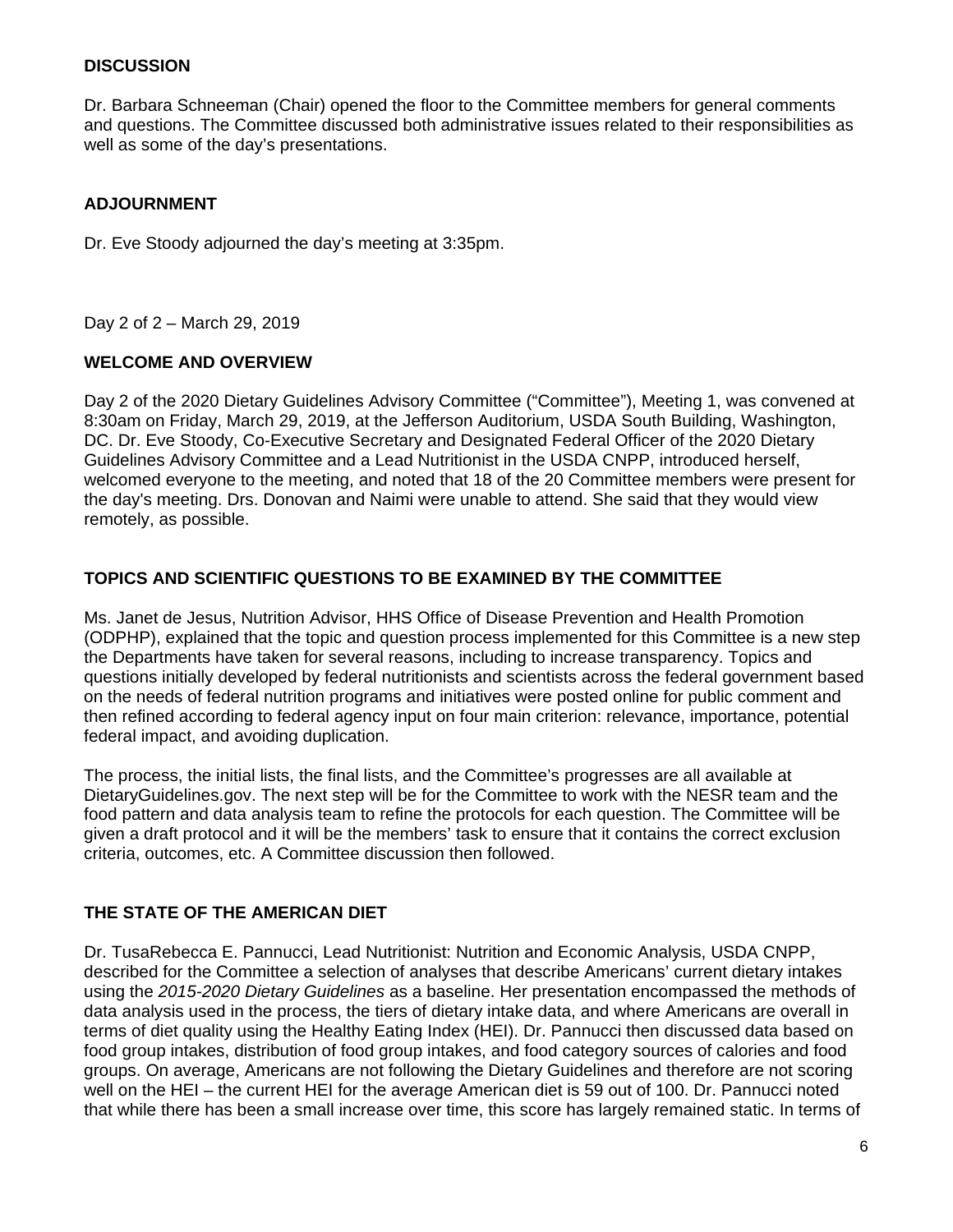age groups, the youngest (ages 2-5) and oldest (65 and older) tend to score the best compared to ages 6-11 and ages 12-17.

Dr. Pannucci then discussed the percentage of the American population falling short of the *Dietary Guidelines* food group recommendations. For example, 90% of the population falls short of the vegetable recommendation, and 80% fall short for fruit. She then highlighted that there are a lot of other data available that reveal Americans' dietary choices. While some data show that Americans fail to meet these guidelines, other data show that moving toward the recommendations is beneficial for Americans. Diets that closely match these recommendations tend to show reductions in chronic disease and are also correlated with major economic benefits. A Committee discussion then followed.

## **GUEST SPEAKER: IMPLEMENTING GUIDANCE IN THE REAL WORLD – A FOOD SCIENCE PERSPECTIVE**

Dr. Eric Decker, Professor and Head, Department of Food Science, University of Massachusetts, Amherst, provided perspective on the real world implications of the *Dietary Guidelines for Americans*. He identified some of the drivers of food purchase choices among Americans. Beyond nutritional needs, one of the major drivers is value, which includes cost as well as perceived value. Convenience is another major factor. More recently, sustainability has become a driver as well. The biggest driver, however, is taste. People will not eat food that doesn't taste good. In terms of convenience, Americans spent over half their time getting food on the table a century ago. Each year, the amount of time needed for food preparation decreases. The food industry has encouraged this trend by developing food products that help people make dinner faster.

Dr. Decker questioned if it was realistic to expect Americans to adopt a diet that's going to require more time cooking, more money spent on food products, and potentially sacrificing taste. In his opinion, the more realistic goal is to provide a healthy, convenient, affordable, sustainable, and great tasting food supply that's accessible to all Americans. He explained that food technology plays an important role in making dietary guidance recommendations more accessible to consumers, and provided examples related to vegetables, dietary fats, and sodium. He further explained that because of sodium's function in food, the technology does not exist to make broad cuts to sodium levels in foods; a better approach is to consider the implications of sodium reduction by food category.

In closing, he stated that dietary recommendations are unlikely to take effect unless they can be easily included in a daily diet. In order for that to happen, food has to taste good, has to be at the right price/value, and has to be convenient. The food industry can and does react to nutritional recommendations, but it will only do so if the foods will be acceptable to consumers. He suggested that Committee members focus on areas where the technology exists to support recommendations rather than simply eliminating harmful foods. A Committee discussion then followed.

## **COMMITTEE DISCUSSION**

Drs. Schneeman (Chair) and Kleinman (Vice-Chair) facilitated the Committee discussion, which centered around the subcommittee assignments and their structure. The subcommittees are responsible for reviewing the evidence and providing information to the full Committee. While subcommittees don't make final decisions, they do support the process by acting as working groups. There are six topic area subcommittees as well as one cross-cutting working group. The size of the subcommittees varies in direct proportion to the workload. Generally, members will serve on no more than two subcommittees. The six subcommittees and their Chairs are: Dietary Patterns (Dr. Carol Boushey), Pregnancy and Lactation (Dr. Sharon Donovan), Birth to 24 Months (Dr. Kay Dewey), Beverages and Added Sugars (Dr. Elizabeth Mayer-Davis), Dietary Fats and Seafood (Dr. Linda